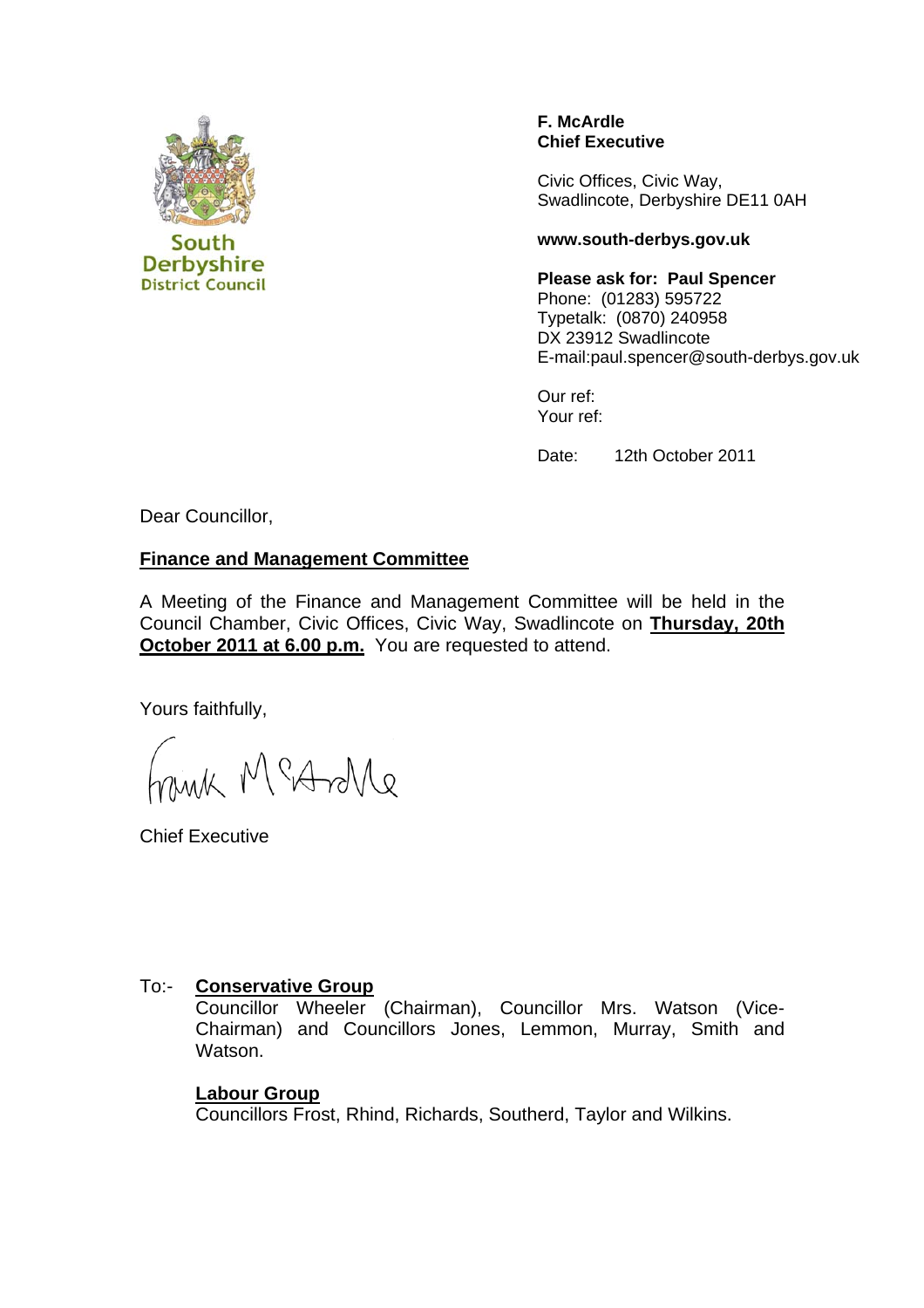# **A G E N D A**

- 1. Apologies.
- 2. To receive the Open Minutes of the Committee held on 8th September 2011.
- 3. To note any declarations of interest arising from any items on the Agenda.
- 4. To receive any questions by members of the public pursuant to Council Procedure Rule No. 10.
- 5. To receive any questions by Members of the Council pursuant to Council Procedure Rule No. 11.
- 6. Reports of Overview and Scrutiny Committee.

# **OPEN REPORTS**

- 7. AUDIT SUB-COMMITTEE.
- 8. A REVIEW OF THE COUNCIL'S MEDIUM-TERM FINANCIAL PLAN 2011 TO 2017.
- 9. HOUSING REVENUE ACCOUNT SELF FINANCING: TREASURY MANAGEMENT OPTIONS AND ACCOUNTING ISSUES – UPDATE.
- 10. PROPOSAL TO INSTALL ELECTRICAL GENERATING PHOTOVOLTAIC PANELS (PV) ON VIABLE COUNCIL HOUSING ROOFS.
- 11. WORK PROGRAMME.

## **EXEMPT REPORTS**

12. The Chairman may therefore move:-

 That in accordance with Section 100 (A) of the Local Government Act 1972 the press and public be excluded from the remainder of the Meeting as it is likely, in view of the nature of the business to be transacted or the nature of the proceedings, that there would be disclosed exempt information as defined in the paragraph of Part I of the Schedule 12A of the Act indicated in the header to each report on the Agenda.

13. To receive the Exempt Minutes of the Committee held on 8th September 2011.